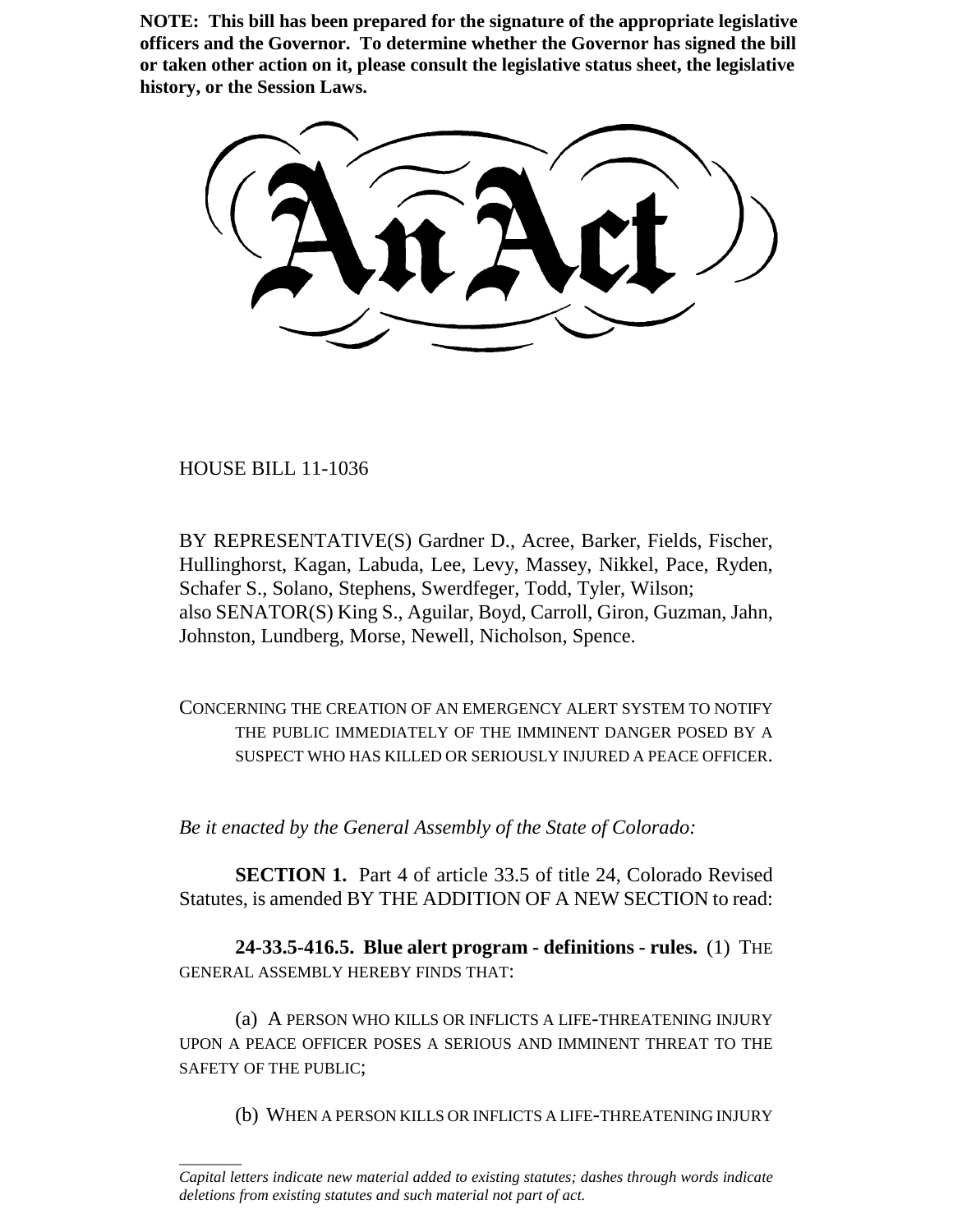UPON PEACE OFFICER, THE FIRST FEW HOURS AFTER THE ACT ARE CRITICALLY IMPORTANT TO APPREHENDING THE PERSON; AND

(c) IT IS THEREFORE NECESSARY TO CREATE AN ALERT SYSTEM TO FACILITATE THE IMMEDIATE APPREHENSION OF SUCH PERSONS BY LAW ENFORCEMENT AGENCIES OF THE STATE.

(2) AS USED IN THIS SECTION, UNLESS THE CONTEXT OTHERWISE REQUIRES:

(a) "BLUE ALERT" MEANS AN ALERT ISSUED BY THE BUREAU PURSUANT TO THE PROVISIONS OF THIS SECTION.

(b) "DESIGNATED BROADCASTER" MEANS A BROADCASTER THAT IS DESIGNATED BY RULES PROMULGATED PURSUANT TO PARAGRAPH (e) OF SUBSECTION (4) OF THIS SECTION TO RECEIVE AND BROADCAST A BLUE ALERT.

(c) "NOTIFICATION PERIOD" MEANS THE PERIOD OF TIME ESTABLISHED BY RULES PROMULGATED PURSUANT TO PARAGRAPH (c) OF SUBSECTION (4) OF THIS SECTION, DURING WHICH TIME A BLUE ALERT SHALL REMAIN EFFECTIVE UNLESS IT IS CANCELLED BY THE BUREAU AS DESCRIBED IN PARAGRAPH (g) OF SUBSECTION (3) OF THIS SECTION.

(d) "PEACE OFFICER" MEANS:

(I) ANY PEACE OFFICER DESCRIBED BY THE PROVISIONS OF PART 1 OF ARTICLE 2.5 OF TITLE 16, C.R.S.; AND

(II) A FEDERAL LAW ENFORCEMENT OFFICER WHO IS AUTHORIZED TO CARRY A FIREARM AND MAKE ARRESTS FOR VIOLATIONS OF FEDERAL LAW.

(e) "PROGRAM" MEANS THE BLUE ALERT PROGRAM CREATED PURSUANT TO PARAGRAPH (a) OF SUBSECTION (3) OF THIS SECTION.

(3) (a) TO FACILITATE THE IMMEDIATE APPREHENSION OF PERSONS WHO KILL OR INFLICT LIFE-THREATENING INJURIES UPON PEACE OFFICERS, THERE IS HEREBY CREATED THE BLUE ALERT PROGRAM TO BE IMPLEMENTED BY THE BUREAU ON AND AFTER JANUARY 1, 2012. THE PROGRAM SHALL BE A COORDINATED EFFORT AMONG THE BUREAU, LAW ENFORCEMENT

## PAGE 2-HOUSE BILL 11-1036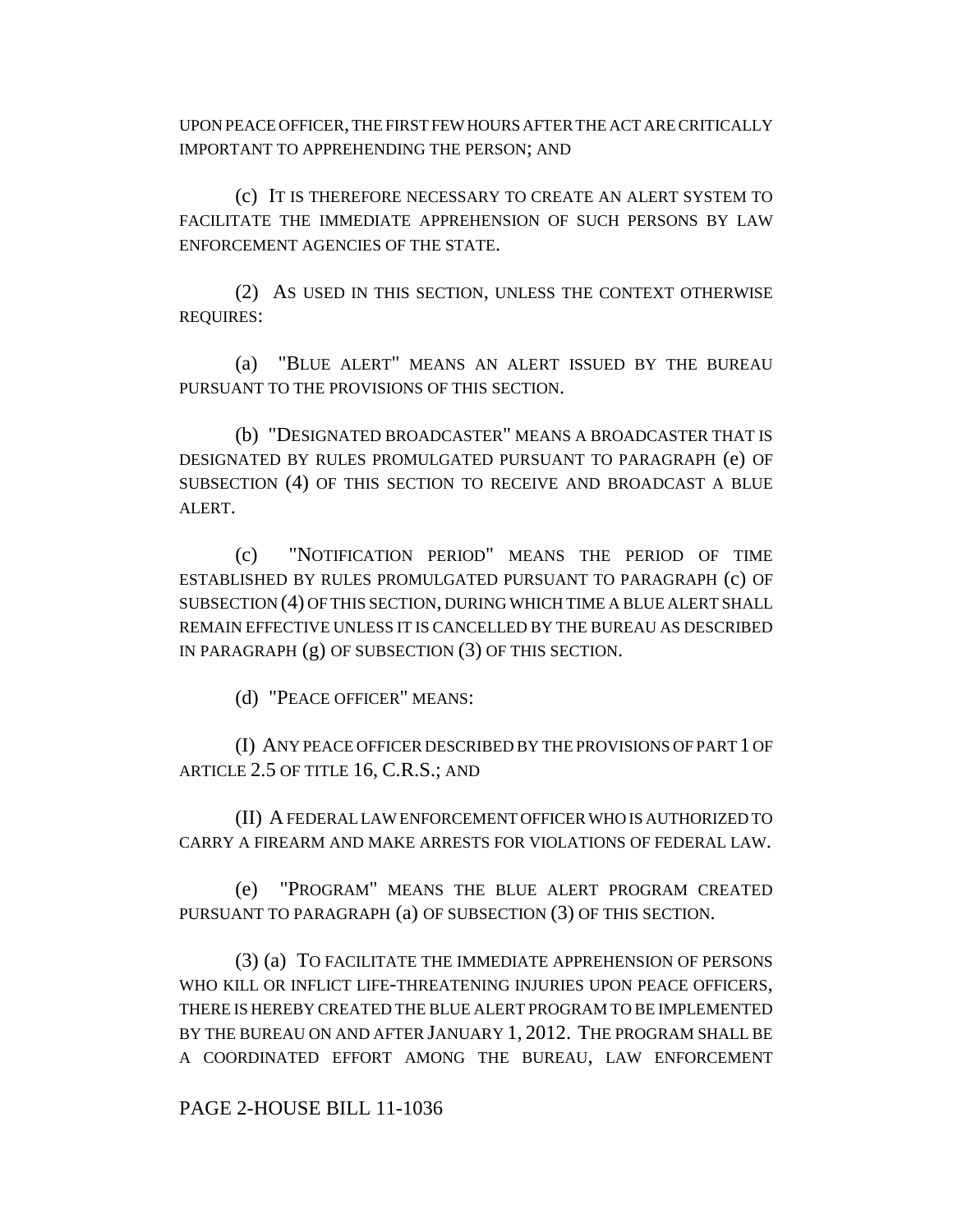AGENCIES, AND THE STATE'S PUBLIC AND COMMERCIAL TELEVISION AND RADIO BROADCASTERS.

(b) USING PROCEDURES ESTABLISHED BY RULES PROMULGATED PURSUANT TO SUBSECTION (4) OF THIS SECTION, A LAW ENFORCEMENT AGENCY MAY NOTIFY THE BUREAU AFTER VERIFYING THAT A PEACE OFFICER HAS BEEN KILLED OR HAS RECEIVED A LIFE-THREATENING INJURY AND THE SUSPECT OR SUSPECTS HAVE FLED THE SCENE OF THE OFFENSE.

(c) UPON RECEIPT OF A NOTICE FROM A LAW ENFORCEMENT AGENCY THAT A PEACE OFFICER HAS BEEN KILLED OR HAS RECEIVED A LIFE-THREATENING INJURY AND THE SUSPECT OR SUSPECTS HAVE FLED THE SCENE OF THE OFFENSE, THE BUREAU, USING PROCEDURES ESTABLISHED BY RULES PROMULGATED PURSUANT TO SUBSECTION (4) OF THIS SECTION, SHALL CONFIRM THE ACCURACY OF THE INFORMATION AND ISSUE A BLUE ALERT.

(d) THE BUREAU SHALL SEND THE BLUE ALERT, INCLUDING THE NOTIFICATION PERIOD ASSOCIATED WITH THE BLUE ALERT, TO EACH DESIGNATED BROADCASTER TO BE BROADCAST AT DESIGNATED INTERVALS AS SPECIFIED IN RULES PROMULGATED PURSUANT TO SUBSECTION (4) OF THIS SECTION.

(e) A BLUE ALERT SHALL INCLUDE:

(I) ALL APPROPRIATE INFORMATION THAT THE REPORTING LAW ENFORCEMENT AGENCY HAS THAT MAY ASSIST IN THE APPREHENSION OF THE SUSPECT OR SUSPECTS;

(II) A STATEMENT INSTRUCTING ANYONE WITH INFORMATION RELATED TO THE KILLING OR INJURING OF THE PEACE OFFICER TO CONTACT HIS OR HER LOCAL LAW ENFORCEMENT AGENCY; AND

(III) A WARNING THAT THE SUSPECT OR SUSPECTS ARE DANGEROUS AND THAT MEMBERS OF THE PUBLIC SHOULD NOT ATTEMPT TO APPREHEND THE SUSPECT OR SUSPECTS THEMSELVES.

(f) A FEDERAL, STATE, OR LOCAL LAW ENFORCEMENT AGENCY THAT LOCATES OR APPREHENDS THE SUSPECT OR SUSPECTS SHALL NOTIFY THE BUREAU AS SOON AS PRACTICABLE OF SUCH FACT.

## PAGE 3-HOUSE BILL 11-1036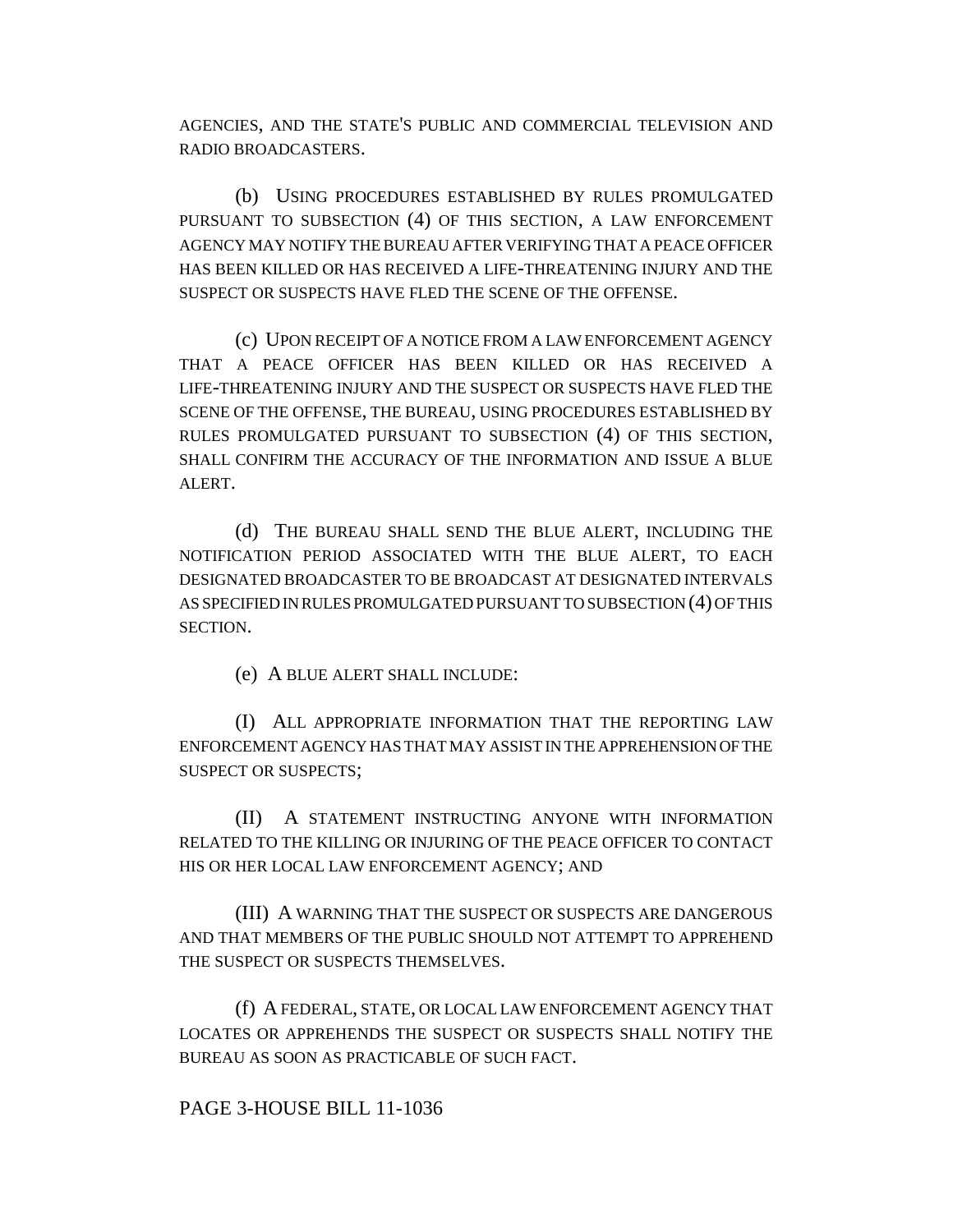(g) A BLUE ALERT SHALL BE CANCELLED WHEN THE BUREAU NOTIFIES THE DESIGNATED BROADCASTER THAT THE SUSPECT OR SUSPECTS HAVE BEEN APPREHENDED OR AT THE END OF THE NOTIFICATION PERIOD, WHICHEVER OCCURS FIRST.

(4) ON OR BEFORE NOVEMBER 1,2011, THE EXECUTIVE DIRECTOR OF THE DEPARTMENT OF PUBLIC SAFETY SHALL PROMULGATE RULES IN ACCORDANCE WITH THE "STATE ADMINISTRATIVE PROCEDURE ACT", ARTICLE 4 OF THIS TITLE, FOR THE IMPLEMENTATION OF THE PROGRAM. THE RULES SHALL INCLUDE, BUT NEED NOT BE LIMITED TO:

(a) PROCEDURES FOR A LAW ENFORCEMENT AGENCY TO USE TO NOTIFY THE BUREAU THAT A PEACE OFFICER HAS BEEN KILLED OR HAS RECEIVED A LIFE-THREATENING INJURY AND THE SUSPECT OR SUSPECTS HAVE FLED THE SCENE OF THE OFFENSE;

(b) PROCEDURES FOR THE BUREAU TO FOLLOW IN CONFIRMING THE REPORTING LAW ENFORCEMENT AGENCY'S INFORMATION AND REPORTING THE INFORMATION TO EACH DESIGNATED BROADCASTER;

(c) THE ESTABLISHMENT OF A NOTIFICATION PERIOD TO BE USED FOR EACH BLUE ALERT;

(d) THE INTERVALS AT WHICH DESIGNATED BROADCASTERS SHALL ISSUE A BLUE ALERT; AND

(e) A LIST OF DESIGNATED BROADCASTERS WHO HAVE VOLUNTEERED TO PARTICIPATE IN THE BROADCASTING OF BLUE ALERTS.

**SECTION 2. Safety clause.** The general assembly hereby finds,